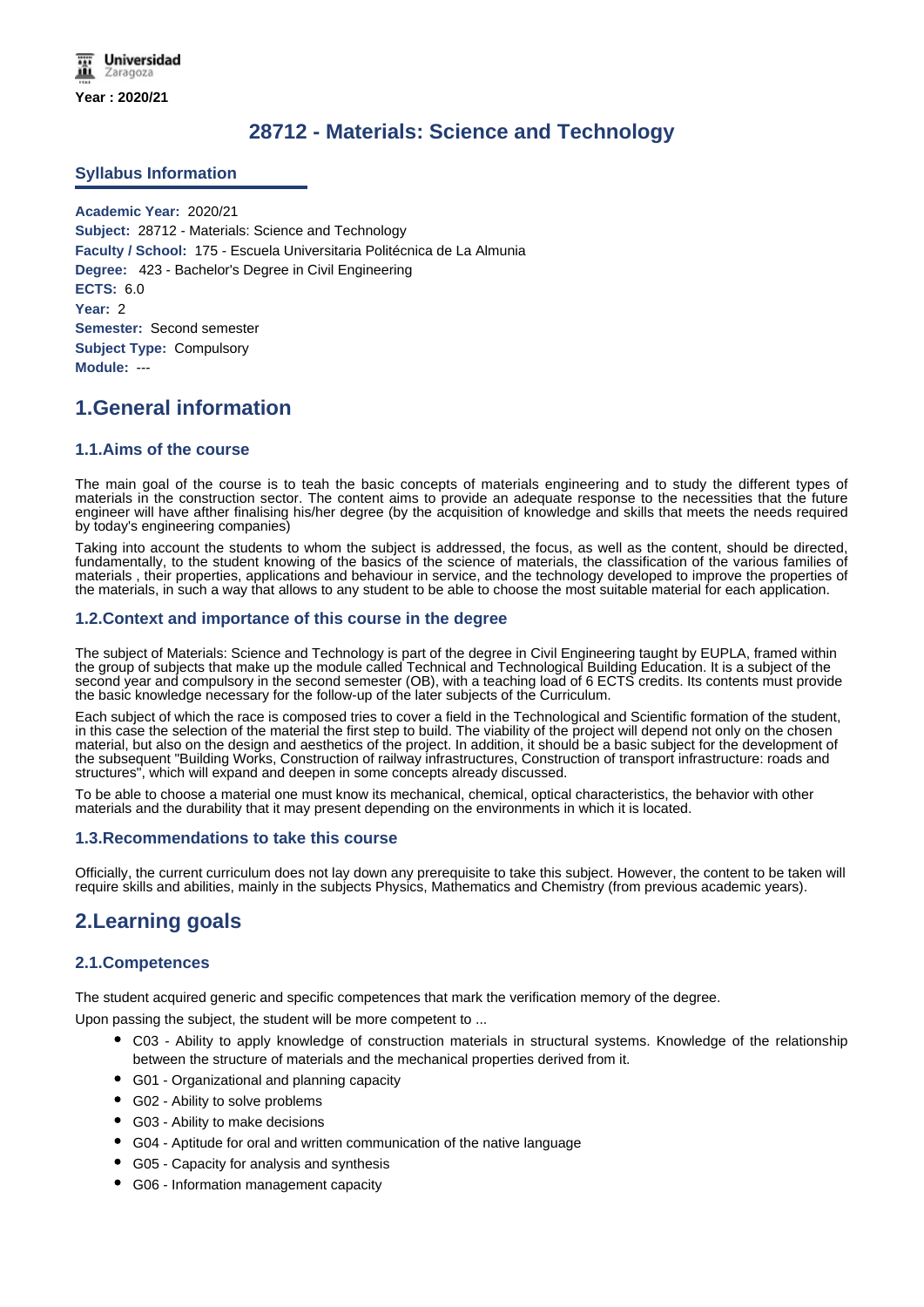- G07 Ability to work in a team
- G08 Capacity for critical reasoning
- G09 Ability to work in an interdisciplinary team
- G10 Ability to work in an international context
- G11 Improvisation and adaptation ability to face new situations
- G12 Leadership aptitude
- G13 Positive social attitude towards social and technological innovations
- G14 Ability to reason, discuss and present ideas
- G15 Ability to communicate through words and images
- G16 Ability to search, analyze and select information
- G17 Ability for autonomous learning
- G23 Know and understand respect for fundamental rights, equal opportunities between women and men, universal accessibility for people with disabilities, and respect for the values ??of the culture of peace and democratic values
- G24 Promote entrepreneurship
- G25 Knowledge of information and communication technologies

### **2.2.Learning goals**

#### **The student, to pass this subject, must demonstrate the following results ...**

1.To Know the behavior and technology of materials.

2. To Explain the manufacturing technologies and the implementation technologies of the different materials.

3. To Explain the differentiating criteria for the ?classification? of the different families of construction materials (concretes, bituminous mixtures, aggregates, firm, composite materials) according to the structure and properties they present.

4. It is able to relate the properties of the materials with the structure and / or microstructure.

5. It is able to relate the properties of the materials, obtained from the tests, with the applications and their behavior in service.

6. It is able to choose the materials based on the applications and their behavior in service.

7. Has a sufficient knowledge base to broaden and deepen the study and development of the materials used in construction.

8. To Know the importance of innovation in the development of manufacturing, commissioning and application of materials.

9. Has the ability to critically analyze the results obtained in an experimental work and extract correct conclusions, as well as propose future work that, in light of these conclusions.

10. Is capable of carrying out, individually and / or in teams, a research experiment in the field of Materials Engineering in a correct way and observing the necessary standards of safety, hygiene, economy of means, etc.

#### **2.3.Importance of learning goals**

This course is highly technical, that is, it offers training with application content and immediate development in the labor and professional market. For this, the subject Science and Technology of Materials constitutes one of the pillars on which their training must be based, since the structures, components, devices ... that the Graduate will design, manufacture, use and supervise, are made up of materials , and it is the properties of these that, ultimately, define both the limits of use and the capacities of the structure or device, as well as the techniques that can be used for its manufacture.

For all these reasons, the acquisition of basic knowledge about the most relevant properties of materials, and the relationship between them and their composition and structure, should constitute a fundamental aspect of the formation of a Graduate. /to.

At the end of the subject, the student will have knowledge of the materials used in the building, their varieties, and the physical and mechanical characteristics that define them. Ability to adapt construction materials to the type and use of the building, manage and direct the reception and quality control of the materials, their placement, control of the execution of the work units and the conduct of tests and trials endings. Likewise, it will be able to manage and direct the reception and quality control of the materials in the works.

# **3.Assessment (1st and 2nd call)**

#### **3.1.Assessment tasks (description of tasks, marking system and assessment criteria)**

#### **Continuous Assessment System**

To opt for the Continuous Assessment system, you must attend at least 80% of the face-to-face classes (to carry out the tasks that are developed during the classes) and complete the laboratory practices on the days indicated in Moodle for this purpose.

The student must demonstrate that they have achieved the expected learning outcomes by evaluating the following activities:

Written assessment tests: They will consist of a classic written exam scored from 0 to 10 points.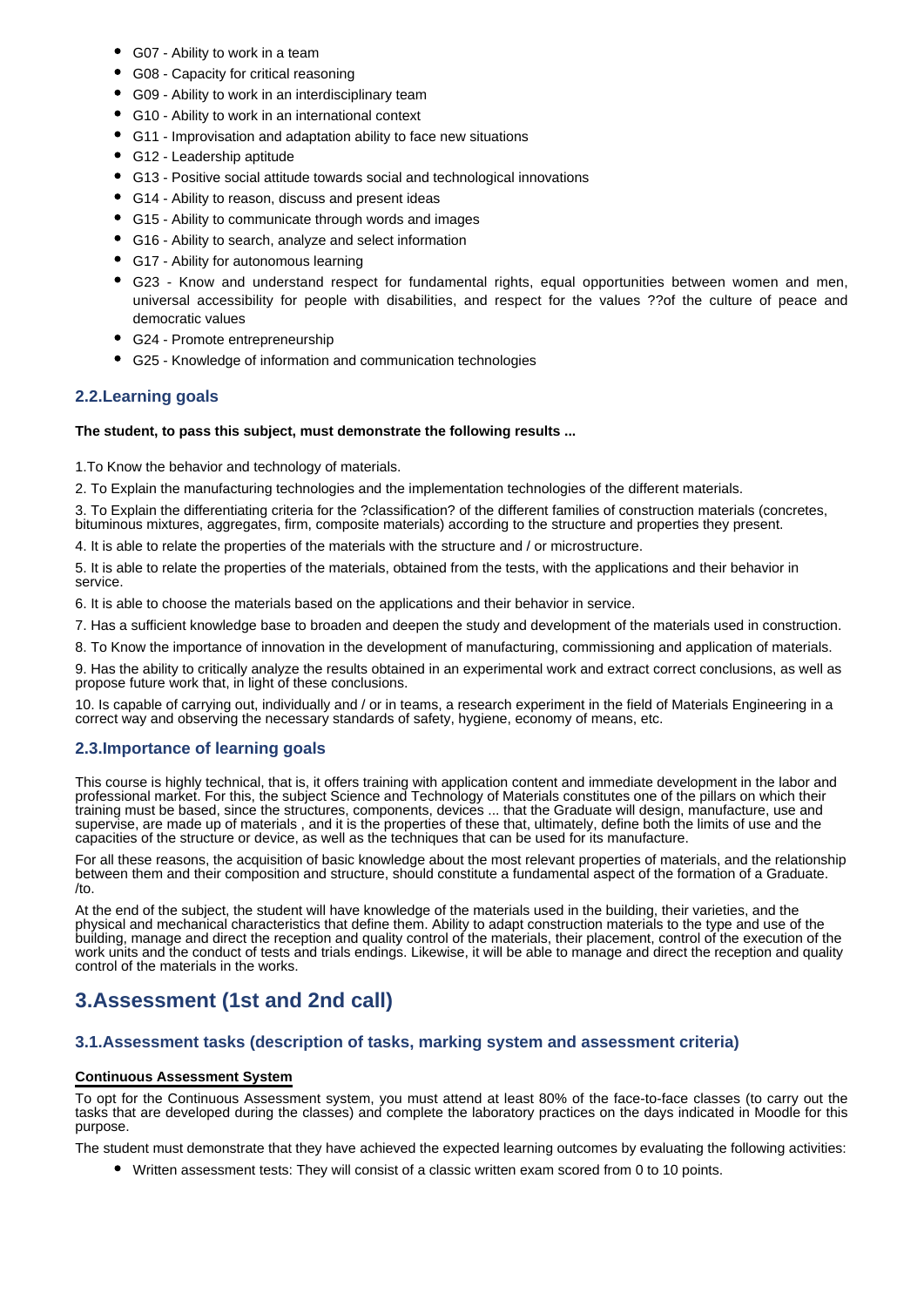- Exercises, theoretical questions and proposed works: The teacher will propose exercises, problems, practical cases, theoretical questions, etc. to be solved individually.
- Individual activities in class: This activity will materialize in the presentation, exposition and discussion of a work in PPT, in class and directed to their classmates.
- Laboratory sessions: They will not count in the final grade, but will be compulsory to be eligible for this type of evaluation. For its development the student will have scripts or will have to do them according to the indications of the person in charge of practices.

As a summary of the above, the following weighting table of the grading process of the different activities has been designed, in which the final evaluation process of the subject has been structured:

Evaluation / weighting activity:

- Individual activities in class, exercises, theoretical questions and proposed works (PPT presentations). 10%
- Theory written exams: 45%.
- Written exam of practice problems: 45%
- Laboratory practices: 0%

The course will have been passed based on the sum of the scores obtained in the different activities carried out (as indicated above), obtaining a minimum of 50% of the total. Each one of the tests (theoretical / problem) will contribute to the grade and it is essential to obtain a minimum of 40% in the part of problems. The written tests must all be passed ( $>$  = 50%).

There will be a presentation of the subject on the first day of class where the parts that make up the continuous assessment, the assessment criteria and the teaching method followed will be indicated.

#### **Global Assessment System**

Following the regulations of the University of Zaragoza in this regard, in subjects that have continuous or gradual evaluation systems, a global evaluation test will be scheduled for those students who decide to opt for this second system or do not meet the evaluation requirements. keep going.

As a summary of the above, the following weighting table of the grading process of the different activities has been designed, in which the final evaluation process of the subject has been structured:

Evaluation / weighting activity:

- Theory written exam: 50%
- Written exam of practice problems: 50%

The course will have been passed based on the sum of the scores obtained in the different activities carried out, each contributing a minimum of 50%. Each of the tests (theoretical / problems) will contribute 50% of the grade, and it is essential to obtain at least 40% in each of them.

The theory or practice part may be saved between assessment calls of the same course. In addition, the part passed in the continuous evaluation will also be saved in the global evaluation.

## **4.Methodology, learning tasks, syllabus and resources**

#### **4.1.Methodological overview**

The methodology followed in this course is oriented towards the achievement of the learning objectives. A wide range of teaching and learning tasks are implemented, such as lectures, practice sessions, workshops, and tutorials.

The teaching methodology is based on a strong interaction between the teacher/student. This interaction is made a reality through a division of work and responsibilities between the students and the teacher. Nevertheless, it must be taken into account that, to a certain degree, students can set their learning pace based on their own needs and availability, following the guidelines set by the teacher.

The current course SCIENCE AND TECHNOLOGY OF MATERIALS is conceived as a stand-alone combination of contents, yet organized into three fundamental and complementary ways, which are: the theoretical concepts of each topic, problem-solving or resolution of questions and laboratory work, supported in turn by other activities.

**If classroom teaching were not possible due to health reasons, it would be carried out on-line.**

#### **4.2.Learning tasks**

This course is organized as follows:

- **Theory sessions**: The theoretical concepts of the subject are explained and illustrative examples are developed as support to the theory when necessary.
- **Practical sessions**: Problems and practical cases are carried out, complementary to the theoretical concepts studied.
- **Workshop**: This work is tutored by a teacher, in groups of no more than 20 students.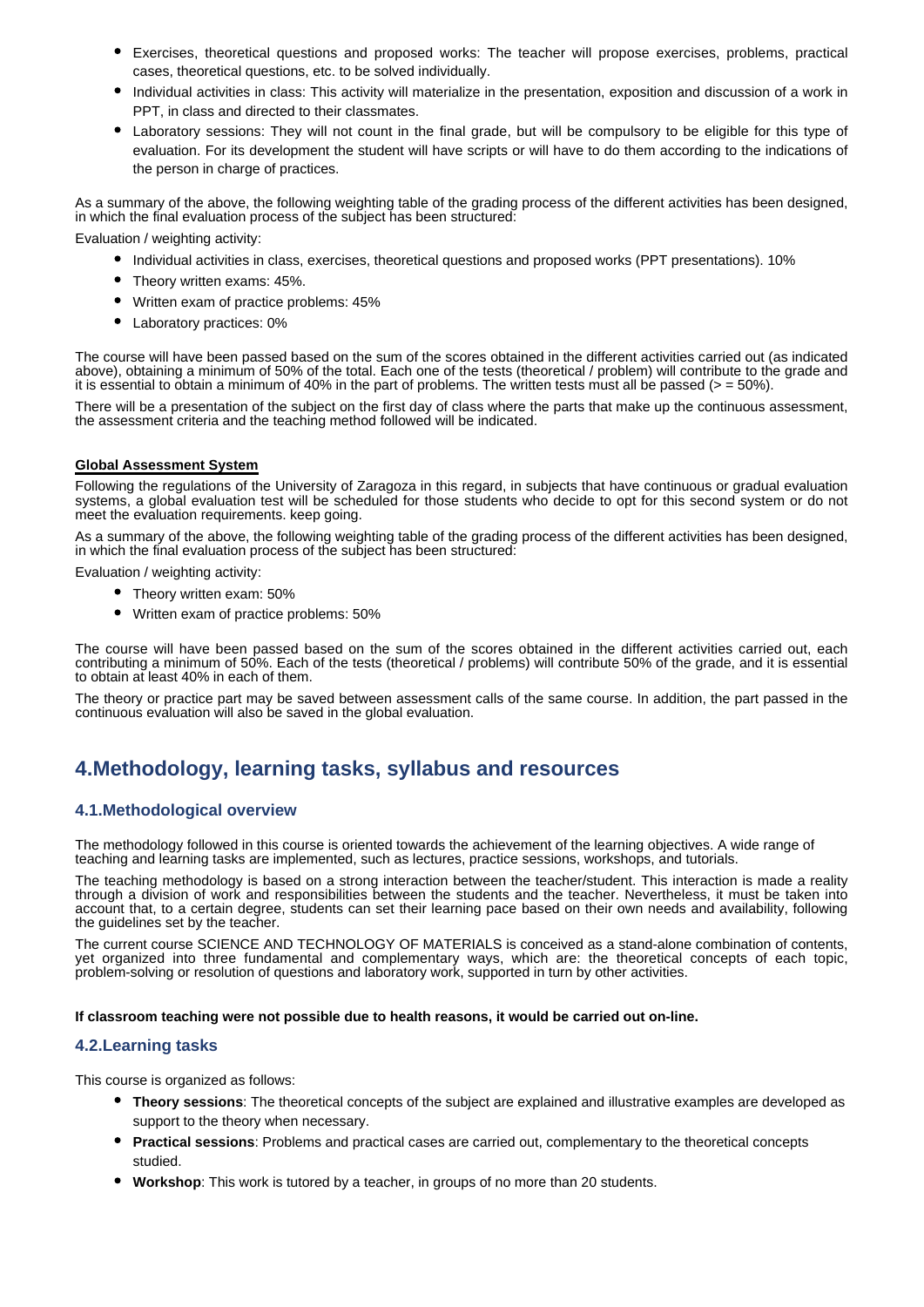- **Tutorials**
	- **Group tutorials:** Learning tracking scheduled activities in which the teacher meets with a group of students to guide their autonomous work and study that requires a very high degree of counselling from the teacher.
	- **Individual tutorials**: On-site or online
- **Autonomous work and study.**
	- Study and understanding of the theory taught in the lectures.
	- Understanding and assimilation of the problems and practical cases solved in the practical classes.
	- Preparation of seminars, solutions to proposed problems, etc.
	- Preparation of laboratory workshops, preparation of summaries and reports.
	- Preparation of the written tests for continuous assessment and final exams.
- **Assisted Autonomous activities**: Although they will have a strong on-site character, they will be focused mainly on seminars and tutorials under the supervision of the teacher.
- **Reinforcement activities**: With a strong non-class character, through a virtual learning portal (Moodle) several activities that reinforce the basic contents of the subject will be conducted. These activities might be customized or not, but always under control.

## **4.3.Syllabus**

This course will address the following topics:

**Theoretical Contents**

### **Topic 1: Aggregates and Roadbeds**

- 1. Origin of aggregates
- 2. Physical and mechanical properties
- 3. Classification of aggregates
- 4. Setting of aggregates
- 5. Embankment, Grading & Roadbeds
- 6. Applications

### **Topic 2: Bitumen**

- 1. Origin of bitumen
- 2. Rheological test of bitumens
- 3. Classification of bitumens
- 4. NFU (out of used tyres in bitumens)
- 5. Bituminous Emulsions
- 6. Bitumen applications

#### **Topic 3: Bituminous Mixtures (Asphalt Concrete)**

- 1. Production
- 2. Transport
- 3. On-site positioning
- 4. Mix Typologies
- 5. Mix Classification
- 6. Mix Rheology
- 7. Regulations
- 8. Pathologies

#### **Topic 4: Metals**

- 1. Introduction
- 2. Crystal structure
- 3. Formation and nature of alloys
- 4. Mechanical properties
- 5. Concepts
- 6. Physical Properties
- 7. Chemical properties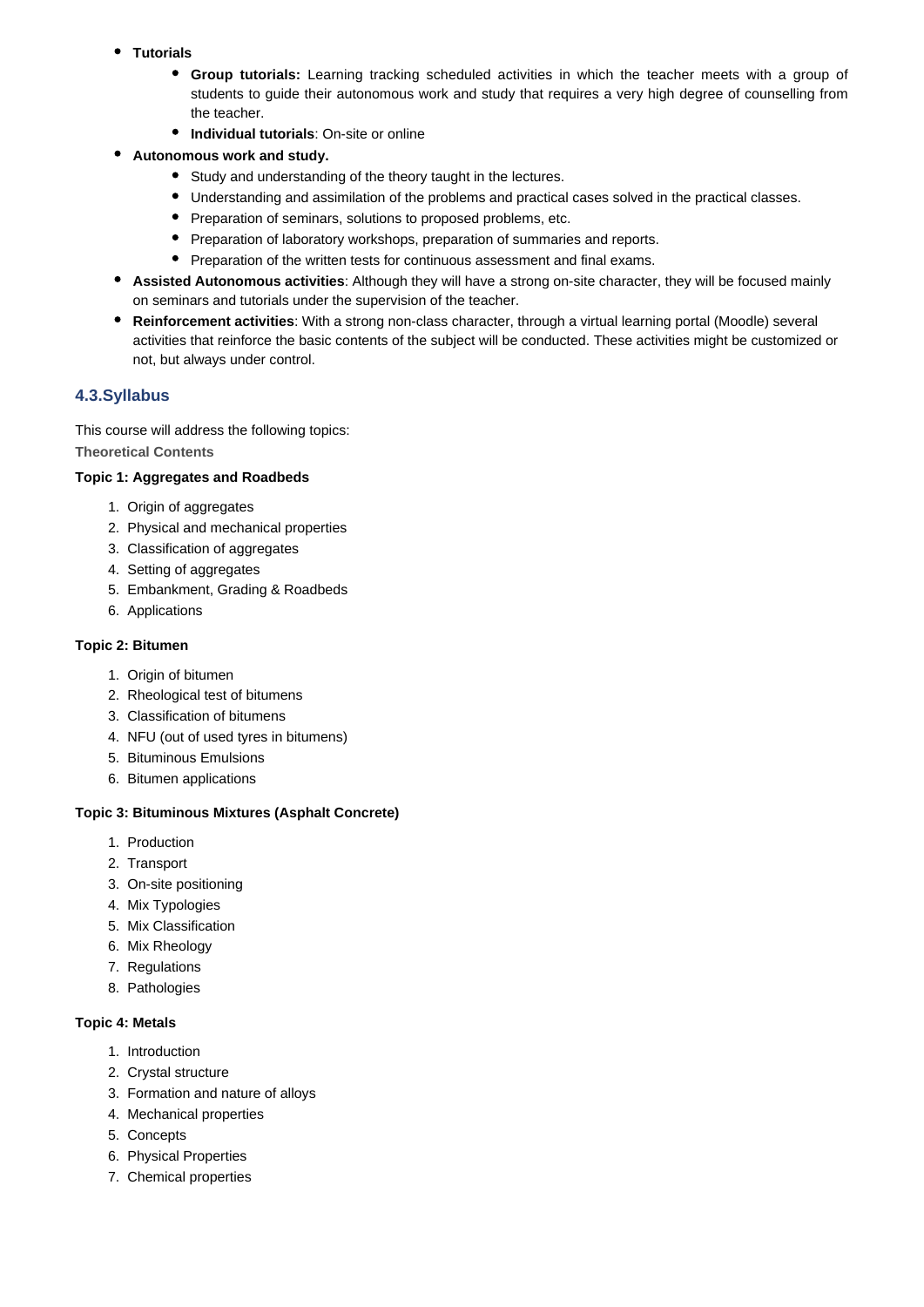- 8. Unions
- 9. Forming
- 10. Iron and its alloys
- 11. Copper and its alloys
- 12. Aluminum and its alloys

## **Topic 5: Cement (-)**

- 1. Nature of cements
- 2. Raw materials of cements
- 3. Cement production
- 4. Cement constituents
- 5. Cement hydration
- 6. Classification of cements
- 7. Properties of cements
- 8. Test of cements
- 9. Uses of cement

## **Topic 6: Concretes**

- 1. History
- 2. Manufacturing
- 3. Transport
- 4. On-site positioning
- 5. Fresh Concrete
- 6. Water
- 7. Aggregates
- 8. Durability
- 9. Additives
- 10. Concrete curing
- 11. Creep and shrinkage of concrete
- 12. Hardened concrete
- 13. Mechanical testing
- 14. Regulations
- 15. Pathologies

## **Practical Contents**

The theoretical knowledge of the previous section, has associated practice tasks. The Laboratory practice tasks in Science and Technology of Materials are an important complement to the comprehensive training of the student in the Civil Engineering degree.

It is impossible to even try to give a minimal description of the different types of gadgets and commercial devices used for measuring different magnitudes. This is not the purpose of the course. The purpose is to cover the learning outcomes through a comprehensive program of laboratory practice activities, including aspects related to the following issues:

- Generically, a clear idea of ??the importance of the field of material testing as well as the implementation time and their application.
- Students must, at least, acquire knowledge about the most common techniques for measuring magnitudes such as mechanical resistance, chemical resistance, environmental resistance, etc. of the materials used in construction.

The guidelines followed to develop the contents were as follows:

- The contents proposed in the verification report were respected.

- A syllabus whose chapters are generally consistent with the titles of the specified program was developed. When this was not done it was because, due to its size and / or correlation, it was included in another.

- A large bibliography of current technical, classical and issues was selected

- The best suited Topics from the bibliography were selected and turned into a single text, with our own design and layout and innovative teaching resources. The teacher didn't mean to be creative in its preparation, but he based his work on renowned prestige texts. Only the goals, organization and presentation of the material and drafting of some sections of the issues are original. The full text is available in the reprographic service of the school, as well as on digital media published in Moodle.

- The main features of the text layout can be summarized as having nine Topics, which coincide with the content, completely developed, avoiding summaries.

- The specific goals achieved in the making of the text itself can be summarized as follows: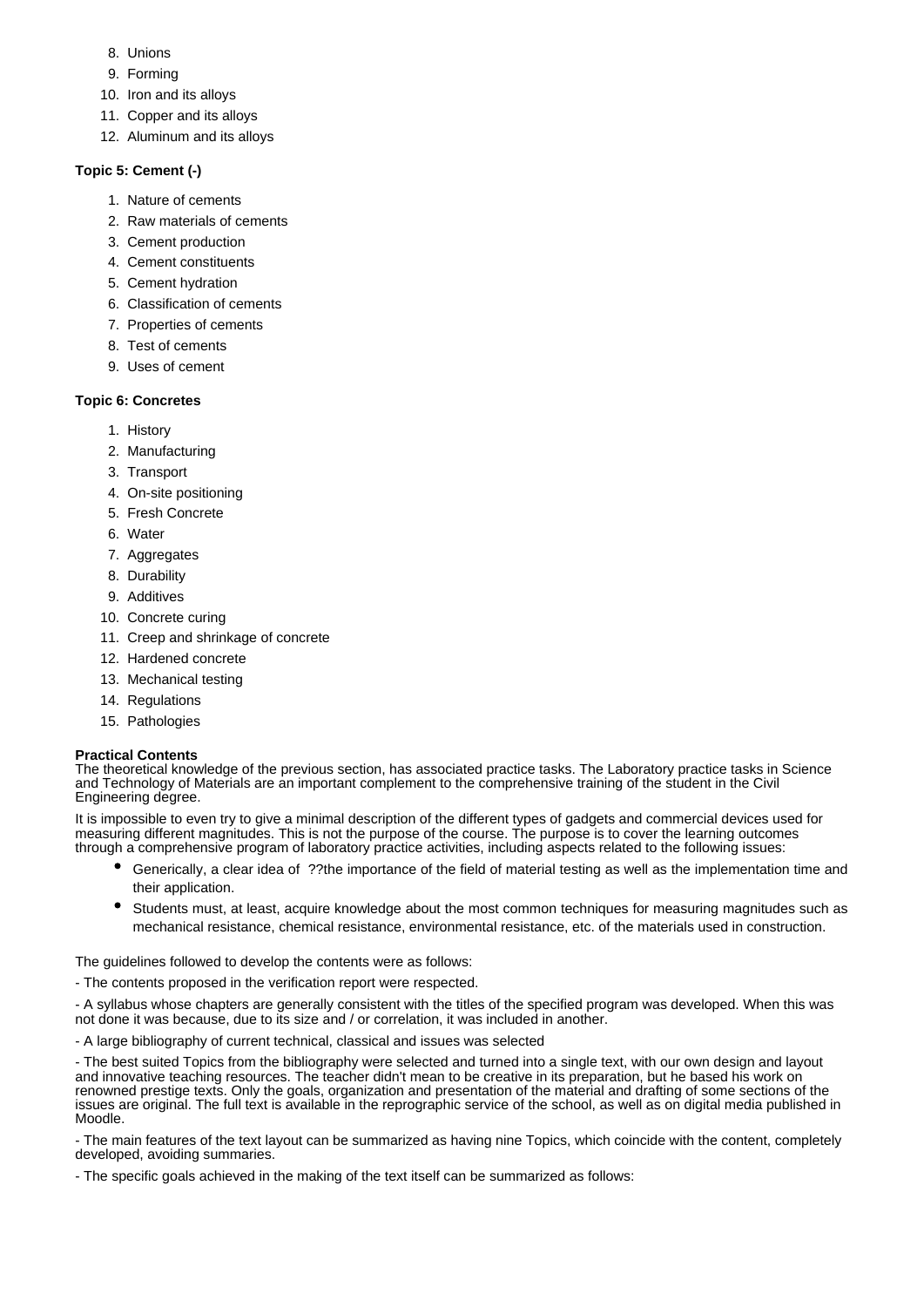- Highlight the relationship between conceptual analysis and problem solving, using the number of examples needed to show approaches for their solution, stressing that solving is a process in which the conceptual knowledge is applied, and it is not merely a mechanized solving model. Therefore, in the text and the solved examples, the mind processes for problem solving based on the concepts are stressed, instead of highlighting the mechanical procedures.
- Provide students with practice in the use of analytical techniques presented in the text.
- Show students that the analytical techniques are tools, not goals, allowing in different situations to practice in choosing the analytical method they will use to obtain the solution.
- Encourage student interest in engineering activities, including real application problems.
- Develop problems and exercises using realistic values ??representing feasible situations.
- Encourage students to evaluate the solution, either with a different method of resolution or by testing to see if it makes sense in terms of the known behavior of the circuit, machine or system.
- Show students how the results of a solution are used to find additional information about the behavior of a circuit, machine or system.
- The resolution of most problems will require the type of analysis to be performed by an engineer to solve real-world problems. Developed examples, where the particular way of thinking of engineering is emphasized, can also be used as a basis for solving real problems.

### **4.4.Course planning and calendar**

This course has 6 ECTS, which represents 150 hours of student work in the subject during the semester, in other words, 10 hours per week for 15 teaching weeks. This includes 3 hours of lectures, 1 of workshop and 6 of other activities every week.

Nevertheless, the previous table can be shown in greater detail, taking into account the following overall distribution:

- 32 hours of lectures, with 70% theoretical demonstration and 30% solving type problems.
- 2 hours of laboratory workshop, in 2 hours per sessions.
- 8 hours of written assessment tests, 2 hours per test.
- 8 hours of PPT presentations, 1 hour per PPT
- $\bullet$  90 hours of personal study, over the 15 weeks of the 2<sup>nd</sup> term.

Tasks to be developed in the laboratory will be carried out by the students in sessions of two hours.

Further information concerning the timetable, classroom, office hours, assessment dates and other details regarding this course will be provided on the first day of class or please refer to the EUPLA website:

- https://eupla.unizar.es/
- https://eupla.unizar.es/asuntos-academicos/calendario-y-horarios
- https://eupla.unizar.es/asuntos-academicos/examenes

#### **4.5.Bibliography and recommended resources**

#### **Materials**

| <b>Materials</b>                                                                    | <b>Source</b>            |
|-------------------------------------------------------------------------------------|--------------------------|
| Topic theory notes<br>Topic problems                                                | Paper/repository         |
| Topic theory notes<br>Topic presentations<br>Topic problems<br><b>Related links</b> | Digital/Moodle<br>F-Mail |
| <b>Test material</b>                                                                | Laboratory<br>computers  |
| Practice guidelines                                                                 | Paper/repository         |
| Multi-test machines<br><b>Sieves</b><br>Test tube molds                             |                          |